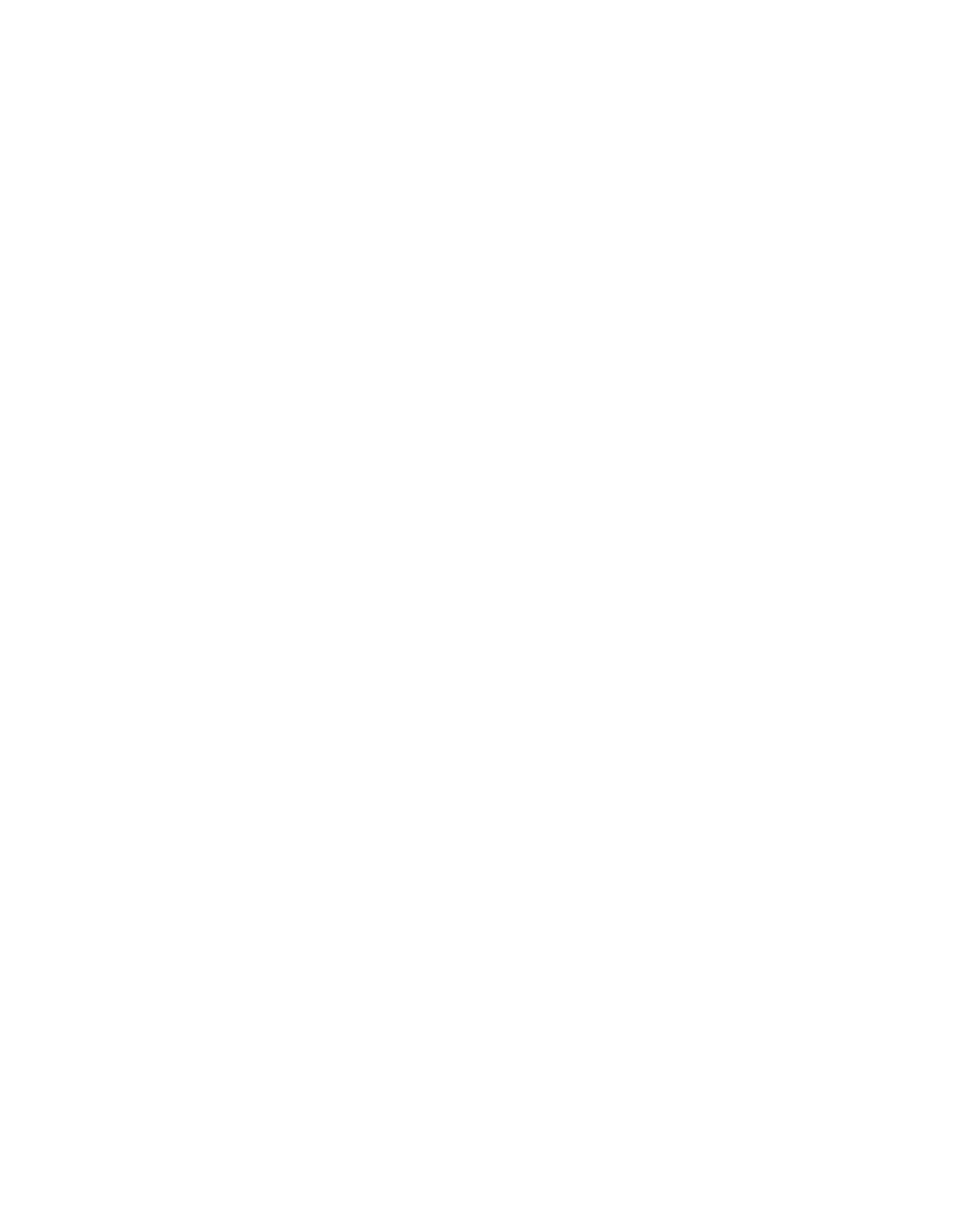# **AT A REGULAR MEETING OF THE BOARD OF DIRECTORS OF THE JAMES CITY SERVICE AUTHORITY, JAMES CITY COUNTY, VIRGINIA, HELD ON THE 10TH DAY OF DECEMBER, 2002, AT 7:00 P.M. IN THE COUNTY GOVERNMENT CENTER BOARD ROOM, 101 MOUNTS BAY ROAD, JAMES CITY COUNTY, VIRGINIA.**

# **A. ROLL CALL**

Bruce C. Goodson, Chairman Michael J. Brown, Vice Chairman Jay T. Harrison, Sr. James G. Kennedy John J. McGlennon

Sanford B. Wanner, Secretary Frank M. Morton, III, County Attorney Larry M. Foster, General Manager

## **B. CONSENT CALENDAR**

Mr. Goodson requested Item No. 3 on the Consent Calendar, Award of Bid – Kristiansand Sewer Installation, be pulled for a roll call vote.

Mr. Harrison made a motion to adopt the remaining items on the Consent Calendar.

The motion passed by a unanimous voice vote.

- 1. Minutes November 27, 2002, Regular Meeting
- 2. Award of Bid Groundwater Treatment Facility Wells Phase III

## **R E S O L U T I O N**

## BID AWARD - GROUNDWATER TREATMENT FACILITY WELLS - PHASE III

- WHEREAS, the Groundwater Treatment Plant Facility Wells Phase III project has been advertised and competitively bid; and
- WHEREAS, three firms submitted bids on the project with Sydnor Hydro, Inc., submitting the low bid of \$870,125; and
- WHEREAS, Sydnor Hydro, Inc., has been determined capable of performing the work associated with the project and funds are available in the FY 03 Budget to cover the costs of the project.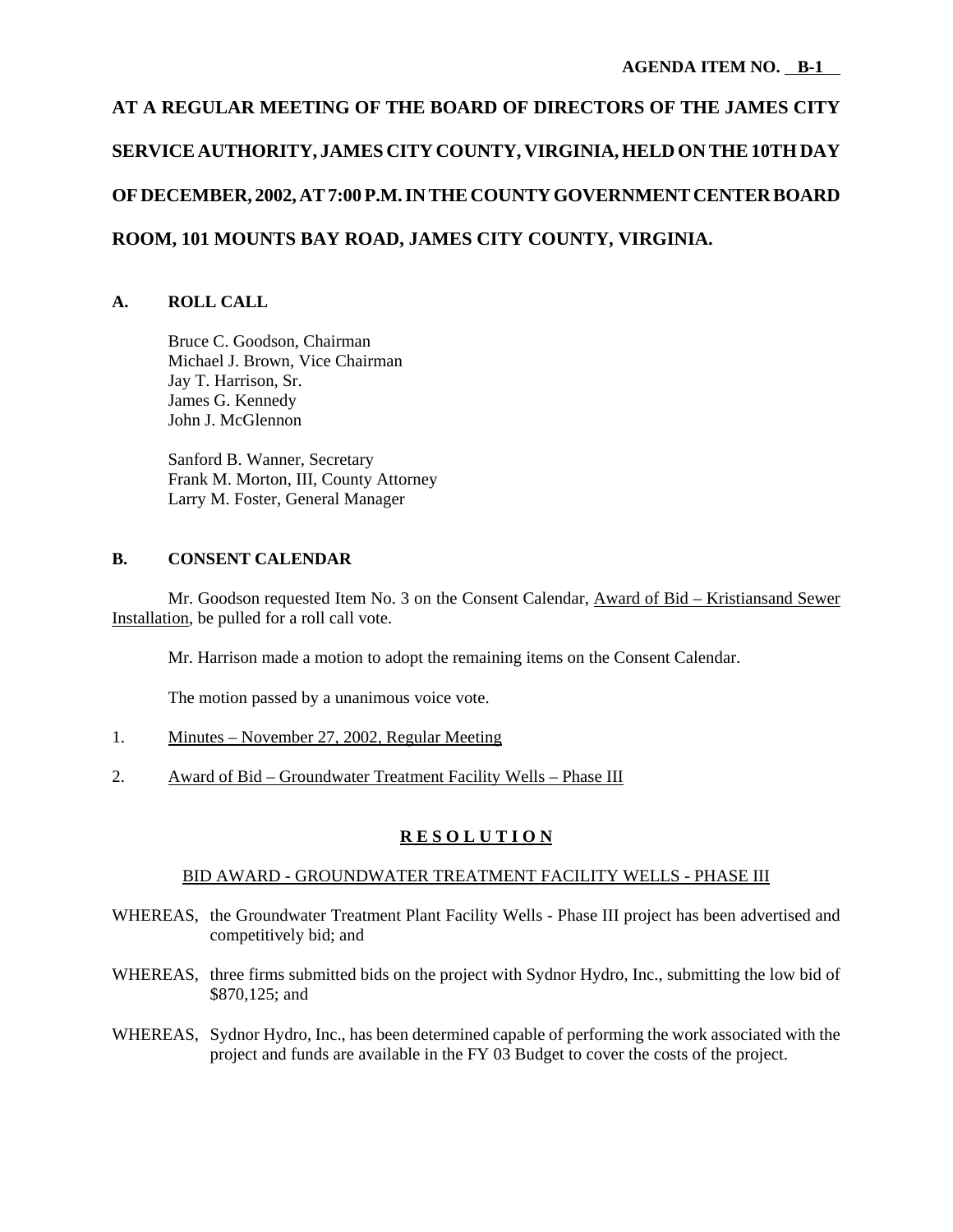- NOW, THEREFORE, BE IT RESOLVED that the Board of Directors of the James City Service Authority, James City County, Virginia, awards the Groundwater Treatment Facility Well - Phase III project to Sydnor Hydro, Inc., in the amount of \$870,125.
- 3. Award of Bid Kristianstand Sewer Installation

On a roll call vote, the vote was: AYE: Kennedy, McGlennon, Brown, Harrison (4) NAY: (0) ABSTAIN: Goodson (1).

#### **R E S O L U T I O N**

#### BID AWARD - KRISTIANSAND SEWER INSTALLATION

- WHEREAS, the Kristiansand sewer installation project, has been advertised and competitively bid; and
- WHEREAS, Eight firms submitted bids on the project with Suburban Grading submitting the low bid of \$312,768.65; and
- WHEREAS, Suburban Grading has been determined capable of performing the work associated with the project and funds are available in the FY 03 Budget to cover the project costs.
- NOW, THEREFORE, BE IT RESOLVED that the Board of Directors of the James City Service Authority, James City County, Virginia, awards the Kristiansand Sewer Installation project to Suburban Grading in the amount of \$312,768.65.

#### **D. ADJOURNMENT**

Mr. Brown made a motion to adjourn until 4 p.m. on January 2, 2003.

The motion passed by a unanimous voice vote.

Mr. Goodson adjourned the Board at 9:26 p.m.

Sanford B. Wanner Secretary to the Board

l

121002bd.min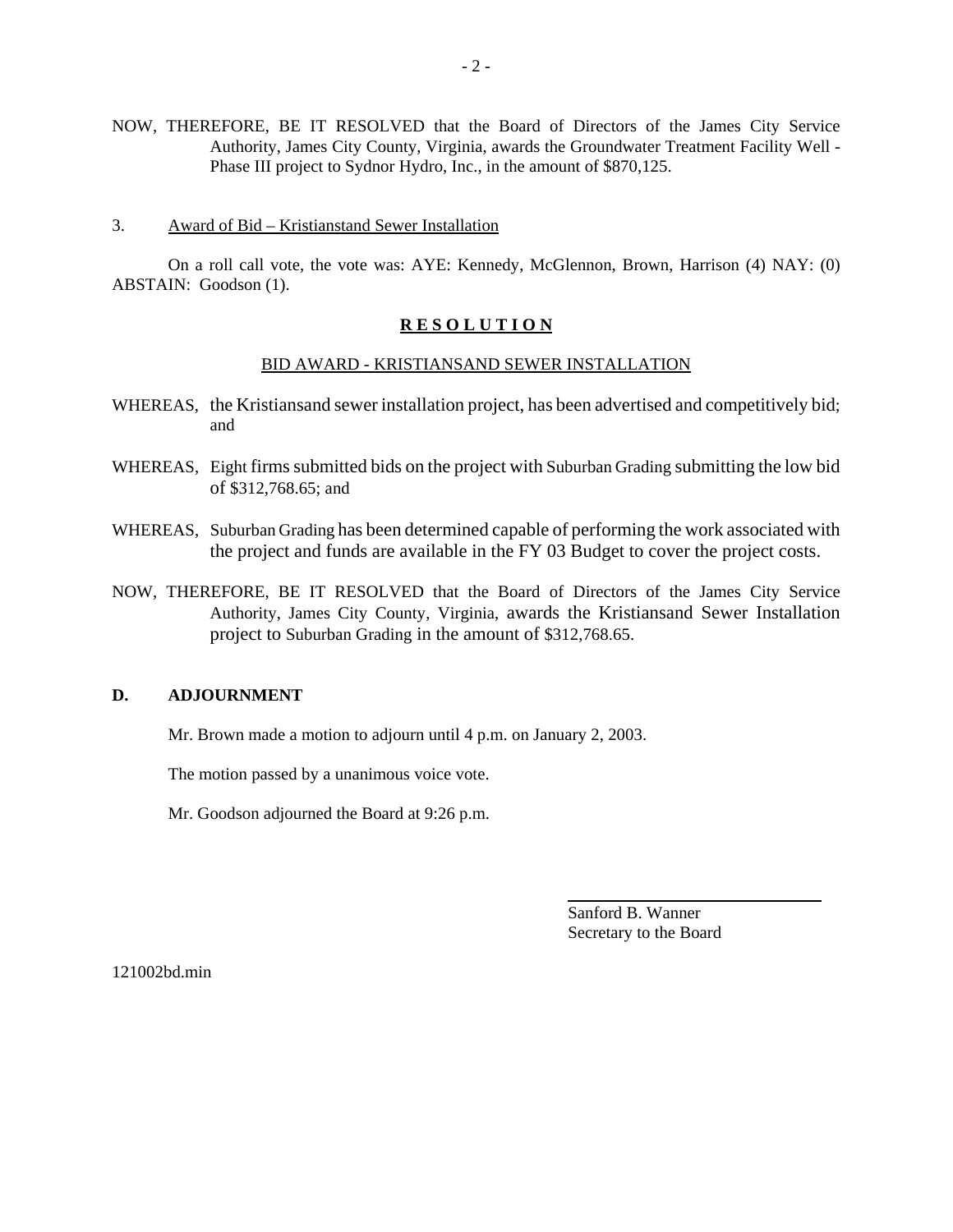# **M E M O R A N D U M**

DATE: January 2, 2003

TO: The Board of Directors

FROM: Larry M. Foster, General Manager, James City Service Authority

SUBJECT: Easement Abandonment - Wythe-Will Distributing Company l

Several years ago, Wythe-Will Distributing Company expanded its facility in Lightfoot. In the building expansion the new structure encroached on an existing easement. Wythe-Will Distributing Company relocated a sewer line and provided a new easement. Unfortunately, the original easement was never officially abandoned.

Staff recommends approval of the attached resolution authorizing the General Manager to sign the appropriate documents abandoning a portion of an easement located on the Wythe-Will Distributing Company property located in Lightfoot. A drawing identifying the location of the abandoned easement is attached.

Larry M. Foster

\_\_\_\_\_\_\_\_\_\_\_\_\_\_\_\_\_\_\_\_\_\_\_\_\_\_\_\_\_\_\_\_\_

LMF/gs wythe-will.mem

Attachments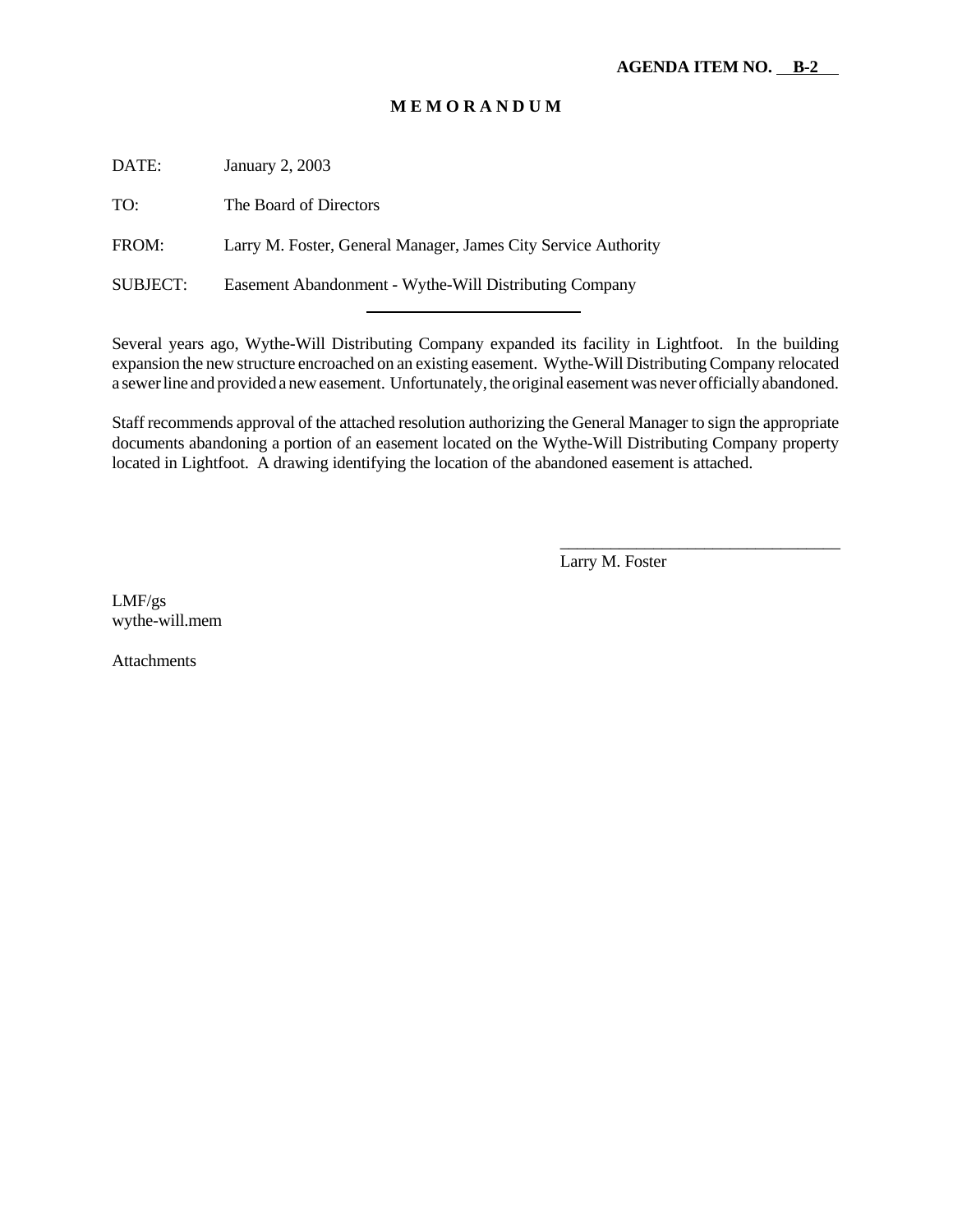# **R E S O L U T I O N**

#### EASEMENT ABANDONMENT - WYTHE-WILL DISTRIBUTING COMPANY

- WHEREAS, as a result of the expansion of the Wythe-Will Distributing Company facility, a sewer line has been relocated and a new easement dedicated; and
- WHEREAS, the original easement legally encumbers the new structure but is no longer necessary.
- NOW, THEREFORE, BE IT RESOLVED by the Board of Directors of the James City Service Authority, James City County, Virginia, authorizes the General Manager of the James City Service Authority to sign the appropriate documents providing for the abandonment of the portion of the Wythe-Will easement that is no longer needed.

Chairman, Board of Directors

\_\_\_\_\_\_\_\_\_\_\_\_\_\_\_\_\_\_\_\_\_\_\_\_\_\_\_\_\_\_\_\_\_\_

ATTEST:

Sanford B. Wanner Secretary to the Board

\_\_\_\_\_\_\_\_\_\_\_\_\_\_\_\_\_\_\_\_\_\_\_\_\_\_\_\_\_\_\_\_

Adopted by the Board of Directors of the James City Service Authority, James City County, Virginia, this 2nd day of January, 2003.

wythe-will.res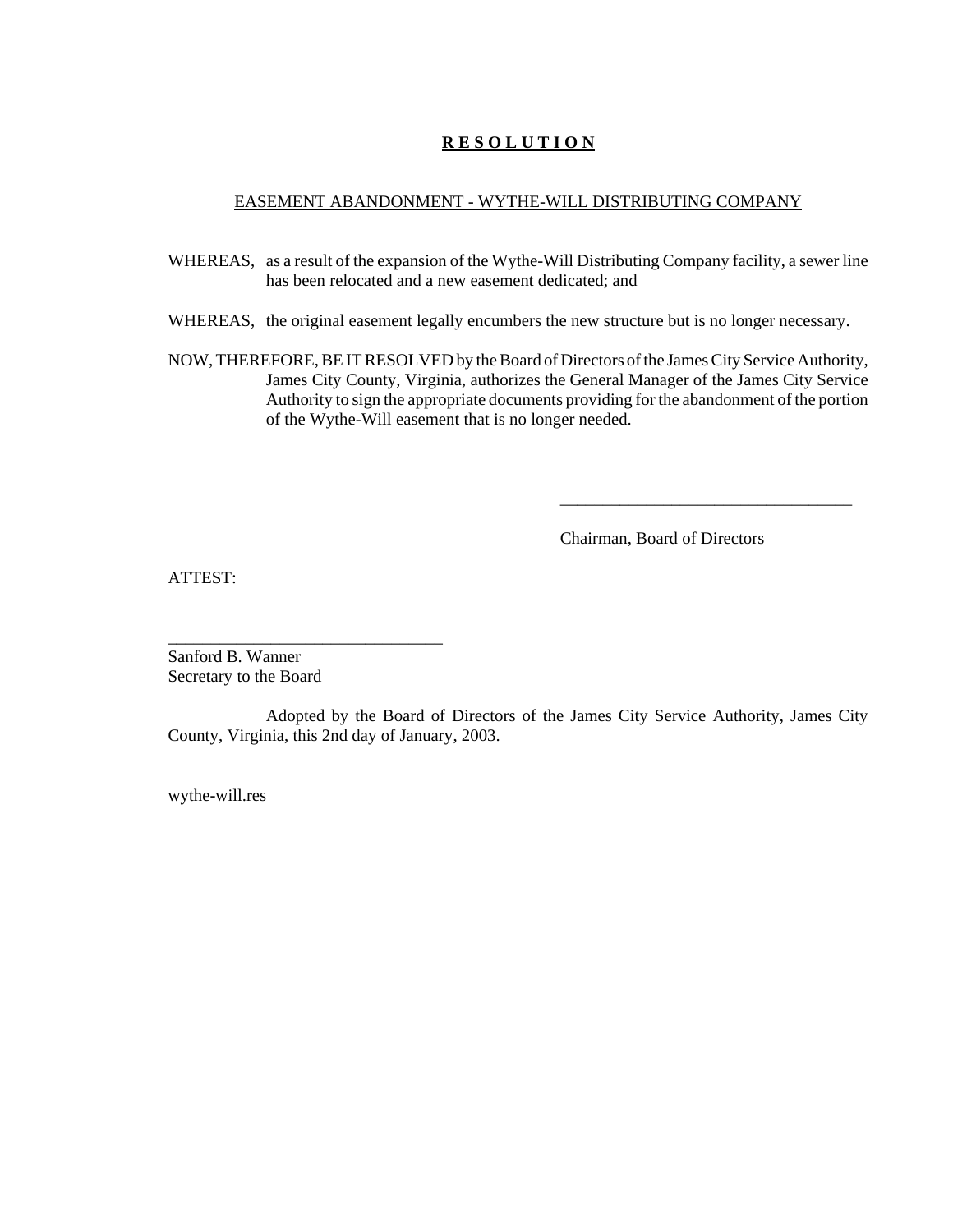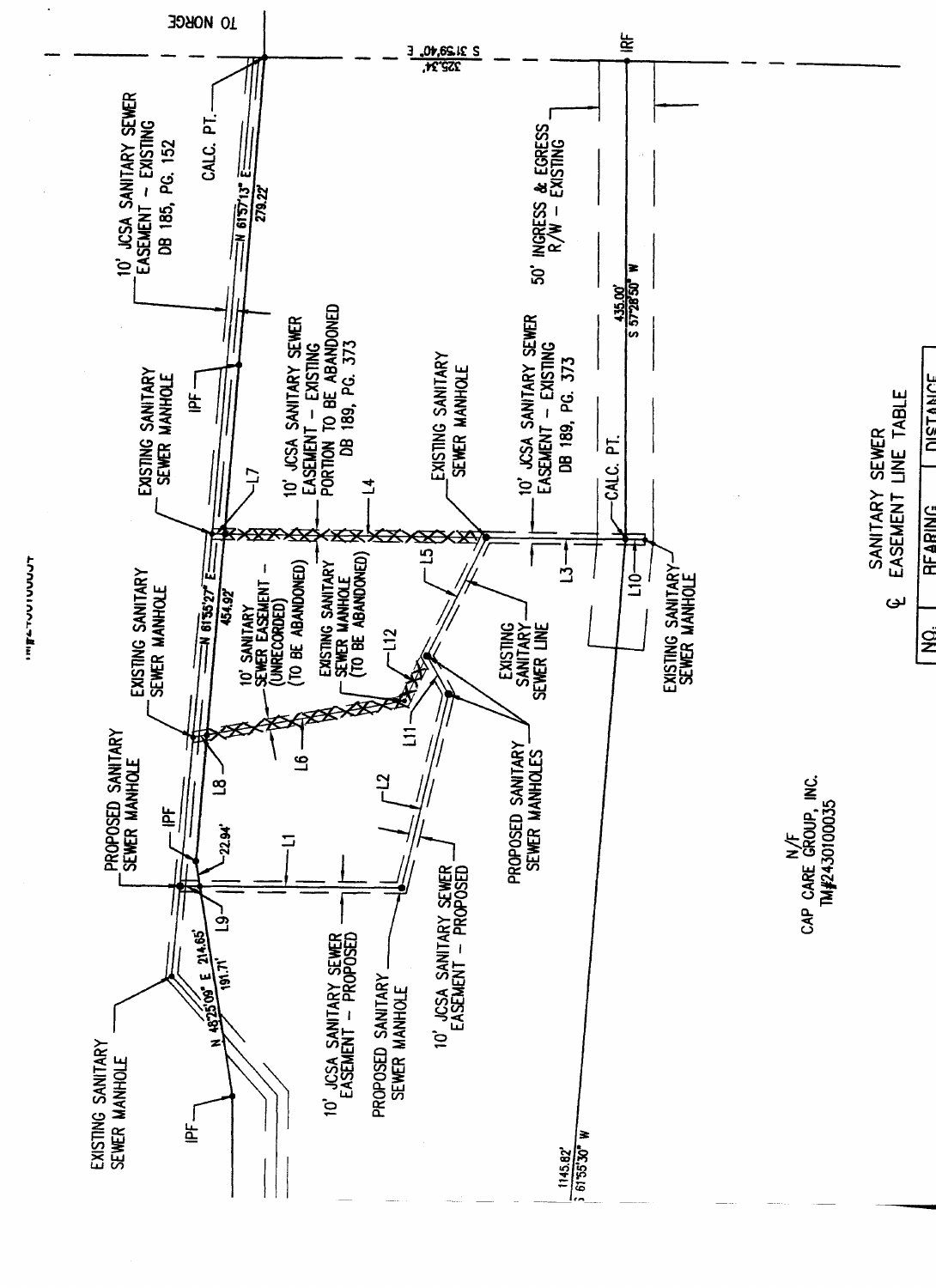#### **M E M O R A N D U M**

DATE: January 2, 2003

TO: The Board of Directors

FROM: Frank M. Morton, III, County Attorney

l

SUBJECT: Organizational Meeting

The Board should first take action on the election of the chairman and the vice chairman. Following those appointments, I have attached for your consideration a resolution establishing times and dates of your meetings for the year 2003, as well as proposed parliamentary rules to assist in the conducting of your business. These rules are consistent with past years.

Frank M. Morton, III

FMM/gs orgmtg03.mem

Attachment